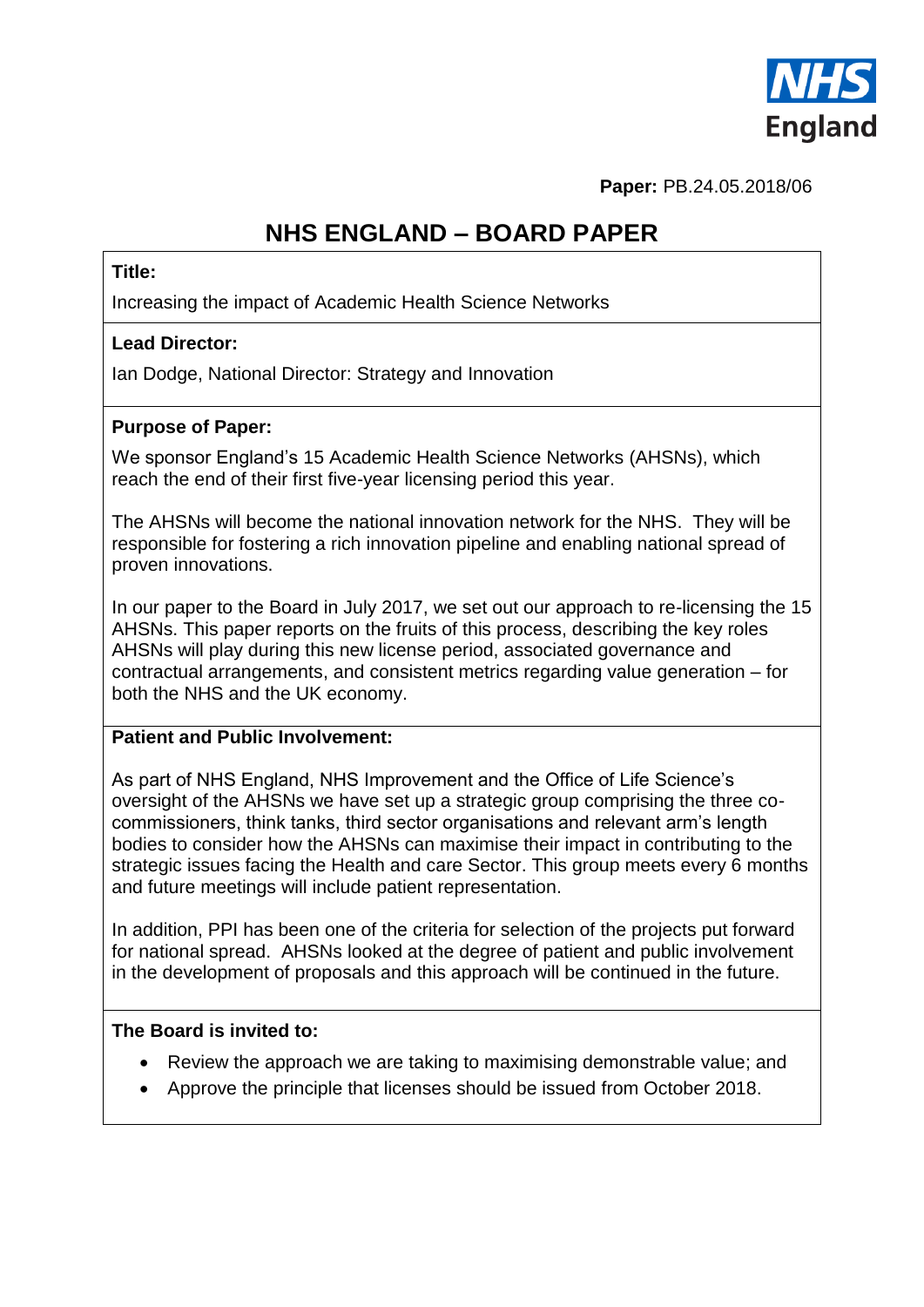## **Increasing the impact of Academic Health Science Networks**

### **Introduction**

- 1. AHSNs form the centrepiece of a wider and growing NHS programme on innovation and life sciences. The Board last debated this agenda at a public meeting in November 2017, when it approved *12 Actions to Support and Apply Research in the NHS*. Since then we have made concrete progress, we:
	- a. Consulted on and started implementation of new processes to improve and streamline the management of commercial and non-commercial research (making changes to simplify excess treatment costs and standardise the costing of multi-site trials);
	- b. Worked with the National Institute for Health Research (NIHR) to identify NHS England's (NHSE) research needs and agree how to address a good proportion of these within the current NIHR portfolio of programmes. Subject to further work with NIHR, we expect to publish this shortly;
	- c. Trebled our funding for the Innovation and Technology Tariff/Payment (ITT/ITP), which is already benefitting over 70,000 patients, and approved another four products to be covered by this scheme. In addition, NHSE has initiated an evidence generation fund to support digital products to get the kind of evidence required for national roll-out through the ITP;
	- d. Supported creation of the Accelerated Access Collaborative and proposed a suite of products for Accelerated Access designation, to be submitted when a new chair is appointed and the Collaborative reconvenes;
	- e. Significantly increased the rate of GP practice sign up to the Clinical Practice Research Database. We are working with TPP with the expectation that they implement changes to ensure that all practices using their system are able to participate fully;
	- f. Initiated the process to select Local Care Record Exemplars and, linked to these, Digital Innovation Hubs;
	- g. Worked with UK Research and Innovation, and partners, on the Industrial Strategy Challenge Fund proposals to support artificial intelligence demonstrators targeted at early detection and diagnosis;
	- h. Progressed the delivery of the 100,000 genome programme including through the procurement of the new genomic medicine service;
	- i. Worked with Lord O'Shaunessy and the Office for Life Sciences (OLS) to initiate a joint review of the innovation landscape; and
	- j. Established a dedicated NHS Life Sciences and Innovation Group in NHSE under the leadership of Dr Samantha Roberts.
- 2. As England's national health innovation architecture, the 15 AHSNs have enabled the spread of 200 innovations that have benefitted six million people and created more than 500 jobs. They are committed to playing an increasingly impactful role in fostering a rich innovation pipeline which develops products and pathways that meet the NHS's most pressing needs and have rigorous evidence of efficacy and financial impact; and stimulating and achieving the spread of proven innovations across the nation. Their potential has been highlighted by the Accelerated Access Review and more recently by the House of Lord's Science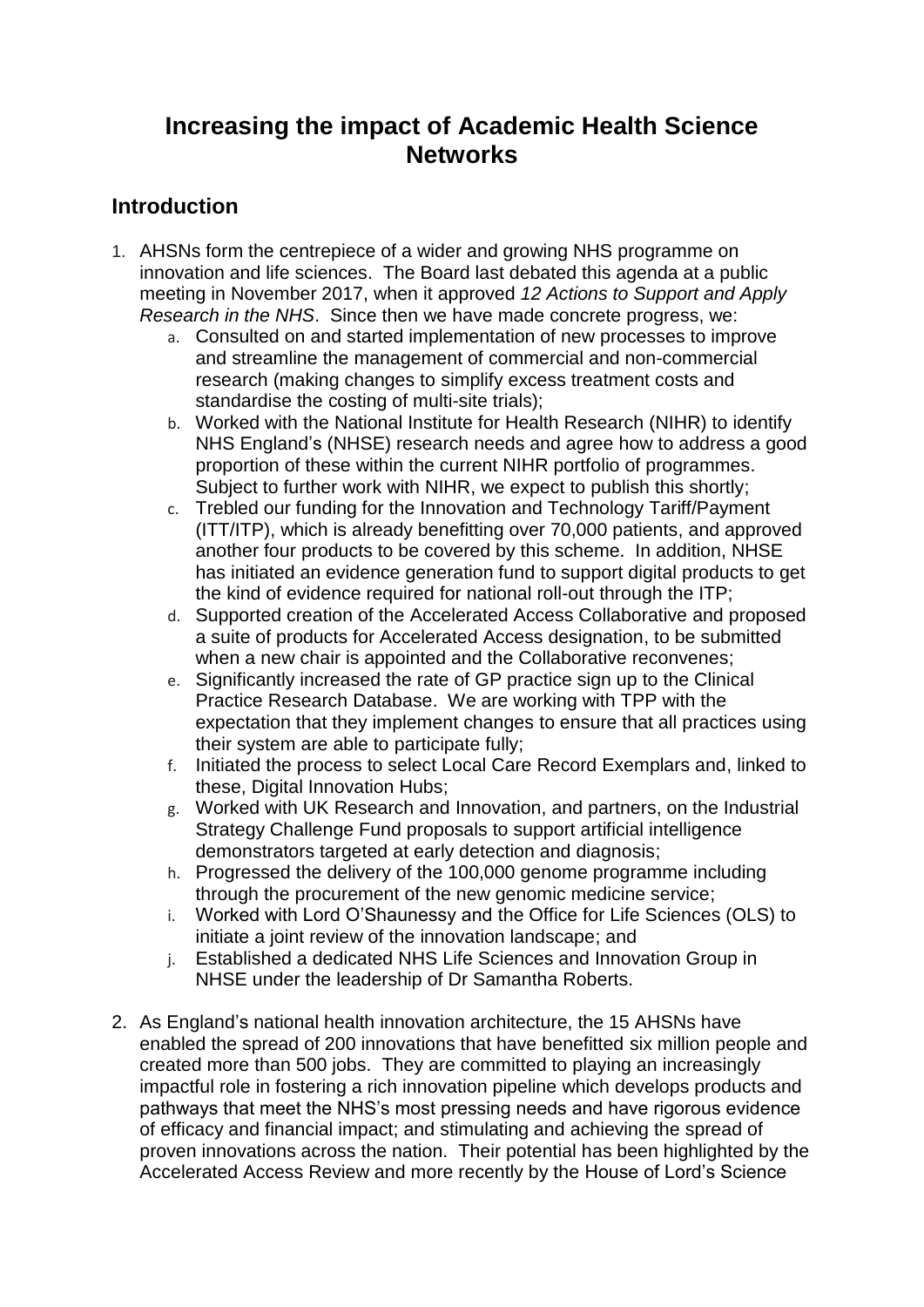and Technology Committee report into implementation of the Life Sciences Industrial Strategy.

3. As they enter this next phase of maturation, AHSNs are committing to working much more consistently together – as a joined-up national innovation delivery network – and to providing consistent levels of support to innovators developing products that could greatly benefit patients and the health system.

### **Progress since the Board discussion in July 2017**

- 4. In July 2017 the Board publicly committed to relicensing the 15 AHSNs in their current geographical configuration, subject to consideration of adequate collective value and procurement regulations/processes.
- 5. Following further engagement with the Board in the autumn, the 15 AHSNs subsequently developed their own set of compelling proposals – setting out the potential return on investment (ROI) that could be generated by additional funding. In January 2018 these were considered by NHSE's Investment Committee who agreed (subject to the NHSE budget process) that AHSN funding will be increased to £44.2m in 2018/19 and £44.4m in 2019/20, from the planned £30m settlement. The forecasted return for the additional investment (over and above the original £30m settlement), is £41.7m to the NHS in 2018/19 (in-year ROI: 2.9) and £84.6m to the NHS in 19/20 (in-year ROI: 5.9).

### **Proposed work programme**

- 6. As we prepare for re-licensing, NHSE has re-focused the AHSNs on two main objectives: 1) improving the uptake of innovation at pace and scale and 2) supporting local transformation. The former has been standardised across the country and agreed with NHSE centrally. The latter is bespoke, with AHSNs agreeing with their sustainability and transformation partnerships (STPs) and Regional Teams how they will add value locally.
- 7. AHSNs will therefore be delivering two types of programme over the next 5 years:
	- National programmes: National spread of 'proven' AHSN-backed innovations, that improve clinical outcomes and reduce cost, across the AHSN network.
	- Local programmes: Tailored quality improvement programmes or innovations that are designed to meet specific local needs identified by STPs and other key local stakeholders.

### **National programmes**

- 8. All 15 AHSN chief officers selected a set of locally trialled, proven innovations, with clear evidence of clinical and financial benefit, that are suitable for national spread. AHSNs will deliver seven such programmes in 2018/19 and 2019/20. The cost and financial return of these programmes were considered by NHSE's Investment Committee in February 2018. The national programmes are:
	- **PINCER:** a pharmacist-led information technology intervention for reducing clinically important errors in general practice prescribing, leading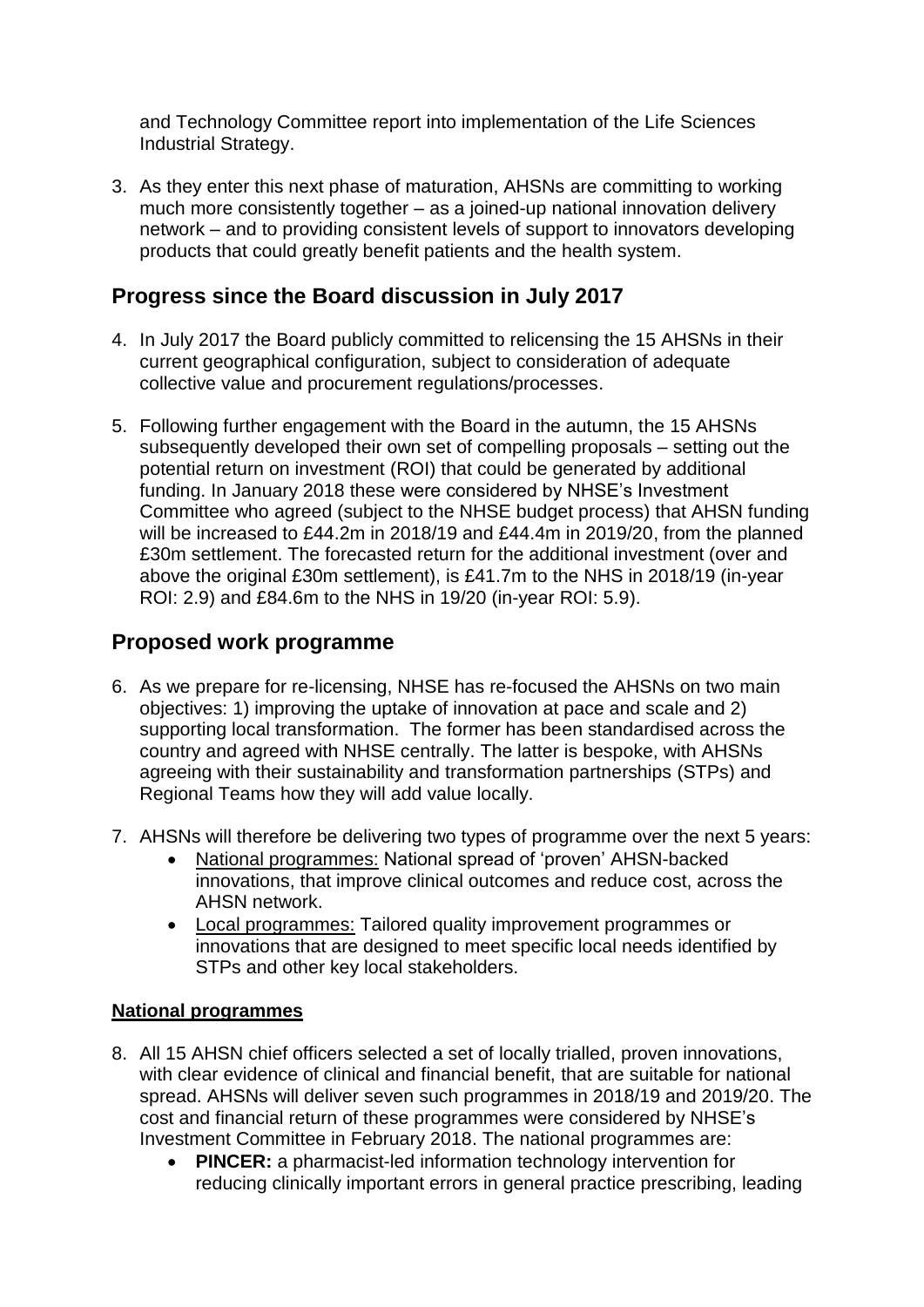to a 50% reduction in prescribing error rates, improved quality and length of life (0.81 quality-adjusted life-years per GP practice) and reduced cost. Initially evaluated across 361 GP practices in the East Midlands, AHSN national roll-out will reach at least 40% of GP practices by 2020

- **The Atrial Fibrillation (AF) programme:** improves diagnosis and management of AF, targeting the approximately 400,000 people in England who have undiagnosed AF, with 7,200 strokes avoided and 1,700 lives saved through this programme since 2015. Additional investment in 2018-2020 will enable screening of an additional 18% of the population.
- **Transfer of Care Around Medicines (TCAM):** addresses the issue of changes to patients' medication often not being transferred between hospital and community settings, with this initiative leading to significantly lower rates of readmissions and shorter hospital stays. Initially trialled in 30 sites, with a published evaluation, additional investment enables spread to a further 11% of eligible patients.
- **Serenity Integrated Mentoring (SIM):** integrates mental health care and policing, to improve the lives of people with complex mental health needs and high use of police time. Initial evaluation of the pilot in the Isle of Wight found 97% fewer police incidents, 81% fewer ambulance deployments, 69% less A&E attendances and 100% less mental health bed days. SIM is currently being adopted in London with additional funding enabling spread to 85% of regions in England.
- **ESCAPE-Pain:** is a NICE-approved programme providing group rehabilitation for the one in five people over the age of 50 who experience chronic joint pain, improving physical and mental wellbeing and reducing health care resource utilisation. Initiated in South London, there are now 36 ESCAPE-Pain programmes operating across 6 AHSNs, with analysis by Public Health England estimating that every £1 invested in ESCAPE-Pain delivers a return of £5.20. Additional investment will enable spread to 20% of eligible patients.
- **PReCePT:** reduces the risk of cerebral palsy by 30% in babies born to the 11,000 mothers per year who go into pre-term labour. Trialled in 5 maternity units in the West of England AHSN, and evaluated by the West CLAHRC, additional investment will enable 33% of mothers to access this therapy.
- **The emergency laparotomy programme:** has the potential to reduce risk-adjusted mortality by 13% and length of stay by 1.3 days for the 50,000 people annually undergoing this procedure in England. Additional investment will enable 87% of patients undergoing emergency laparotomy access to this enhanced pathway.
- 9. As part of their business planning for 2018-20, all 15 AHSNs have now chosen and agreed to deliver their 'share' of spread of the seven national programmes, which in turn translates into a share of the ROI for national programmes. Together these contributions make up their national collective commitment. Individual AHSN business plans are being reviewed to ensure accuracy ahead of NHSE sign off by the AHSNs' respective Regional Medical Director and Sam Roberts.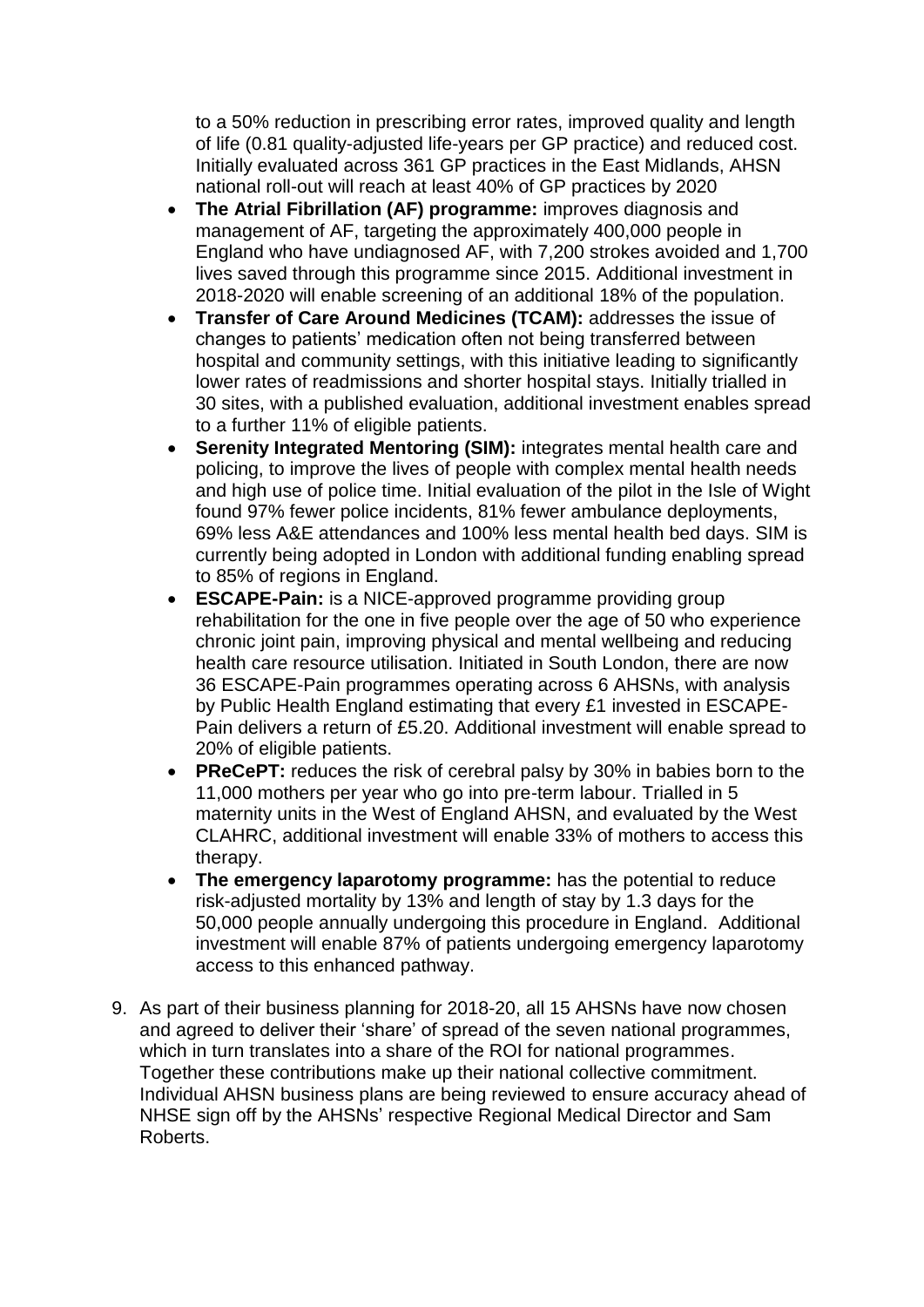- 10.In addition, all AHSNs will develop spread goals for the ITT/ITP products. Based on our experience in the first year of the ITT, some products spread far more quickly than expected whereas other products fall far short of targets. For this reason, we expect volatility in delivery against plan for these products.
- 11.Once the Accelerated Access Pathway has designated the first suite of products, we anticipate a similar approach being adopted for them.

#### **Local programmes**

- 12.50% of AHSN funding is dedicated to the continuation of successful local programmes and further development of tailored projects that meet the needs of their local areas. Some examples of local programmes are included in Appendix 1.
- 13.On local service transformation, AHSNs will serve local STPs and the Regions by being commissioned to drive specific service improvements that dock within and are accountable to local programmes. As a result, local populations will benefit from significantly improved health outcomes and transformation in NHS leadership and quality of care.

### **Additional funding sources to the AHSNs**

- 14.Following on from the Accelerated Access Review, AHSNs will receive a further £26m (£13m in 2018/19 and £13m in 2019/20) from OLS to deliver Innovation Exchanges. Innovation Exchanges will improve collaboration and coordination and increase capacity to help innovation find the right support, and to promote regional adoption and spread of the most promising products.
- 15.In addition, AHSNs host the Patient Safety Collaboratives (PSCs), funded by NHS Improvement (NHSI) with annual funding of £7m. This funding supports their work on the three national patient safety priorities – such as roll out of the National Early Warning Score. Funding has been agreed in principle by NHSI for 2018/19. NHSI is also considering how the PSCs can further develop.
- 16.NHSE's Innovation and Research Unit, together with finance colleagues, are working closely with OLS and NHSI commissioners to create a single oversight regime and ensure alignment of programmes, reporting and accountability. In addition, we are working with the AHSNs, and arm's length bodies and think tank partners, to provide support and advice.

### **Governance and assurance**

17.The AHSNs are developing a common performance framework with agreed standard definitions and data capture methods and, where appropriate, common methods of implementation – including improvement and transformation approaches, service offers, access and platforms which have been collectively identified as being the most successful (regardless of origin).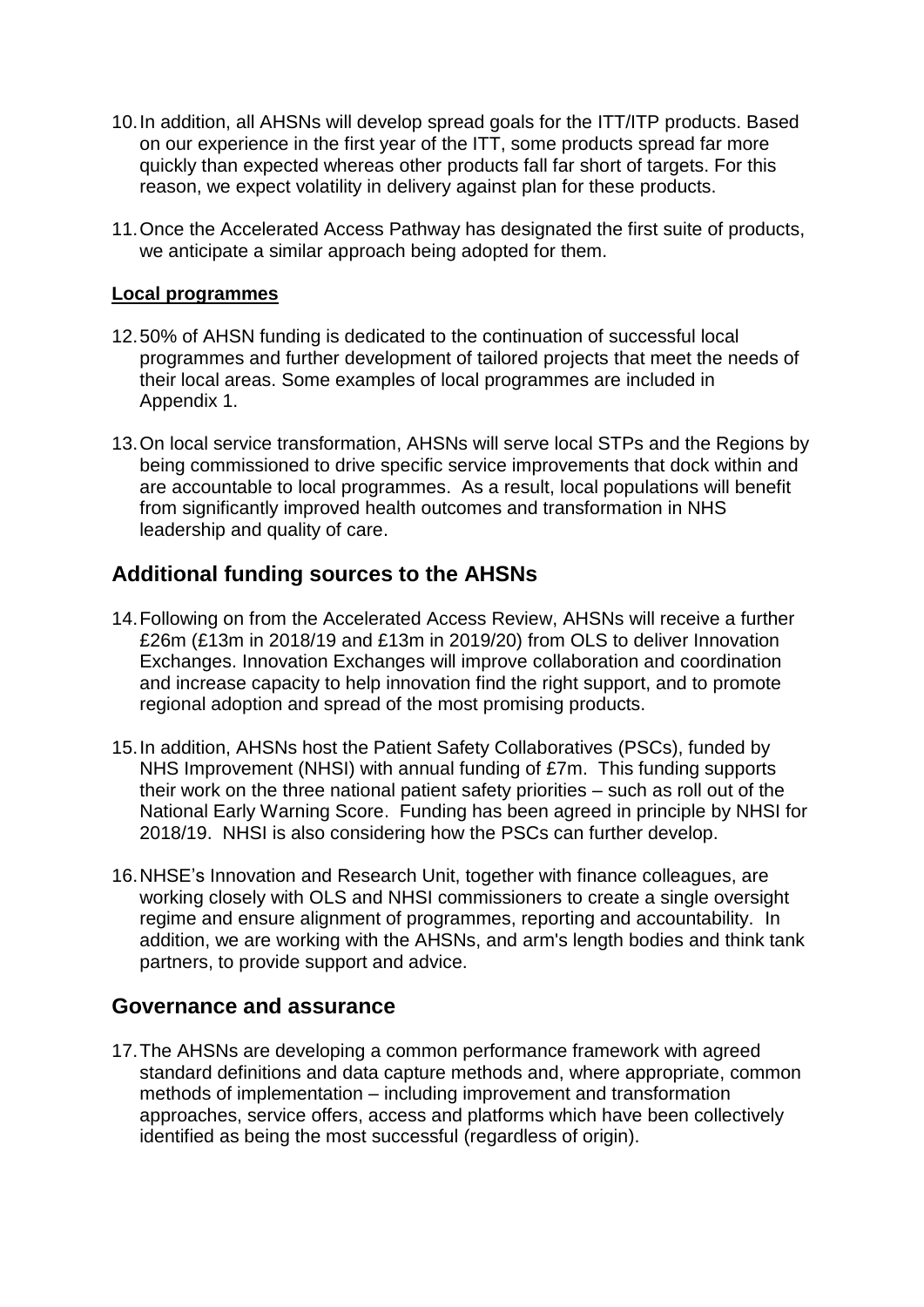- 18.An AHSN governance group is being established to provide leadership and oversight to the AHSN programme. We anticipate this will include Samantha Roberts (Director of Innovation and Life Sciences) as NHSE's Senior Responsible Owner, working with a Regional Medical Director representative and senior representatives from NHSI and OLS.
- 19.Assurance will continue to be undertaken by the NHSE regional teams with support from NHSE's Innovation and Research Unit, OLS, NHSI and finance. NHSE's metrics will be collated, analysed and discussed with AHSNs quarterly to inform the assurance meetings and an end of year review will be completed to assess impact on each AHSN and the AHSN network as a whole.
- 20.An escalation protocol is being agreed where significant concerns about performance are identified through assurance. This includes a plan for improvement to be agreed with the AHSN Governance Group and progress closely monitored. Support, advice and guidance will be provided where required together with peer review and assistance from the AHSN network. In the event that an AHSN is unable to resolve ongoing concerns, NHSE retain the ability to withhold NHSE funding, and in extreme circumstances remove AHSN designation and branding and/or curtail the license period. We do not expect to have to use the highest sanctions. Such use would reflect the collective failure of the AHSN network to provide effective peer assistance, as well as our own failure to provide absolute clarity of expectations and earlier more impactful intervention.
- 21.NHSE's Innovation and Research Unit will maintain central oversight of the dayto-day AHSN programme to maximise delivery, address barriers where identified, support and facilitate learning and address any emerging areas of concern.
- 22.These plans represent what is achievable in practice in 2018/20. They are far from the summit of both our own, and the AHSNs', ambitions. Should AHSNs over-deliver against their commitments in 2018/19, and really prove their ability to spread proven innovations nationwide, they will be well placed to make the case for collective plans that achieve much fuller adoption, more rapidly, for a much larger number of specific innovations and programmes.

### **Procurement and Contracting**

- 23.A contract specification is being developed with the NHSE regional teams, OLS and NHSI to capture their requirements. The specification was assessed in March 2018 for Regulation 14 compliance (Research and development exemption, Public Contracts Regulations 2015), and it has been agreed with legal and commercial that procurement can proceed on a ring fenced basis to the AHSNs.
- 24.The new contract will be for five years, with the option to roll forward for up to a further five years. The contract will allow for break clauses in year and at year end. It will take the form of a suite of three documents:
	- 1) The NHSE legal 'umbrella' contract between NHSE and the AHSNs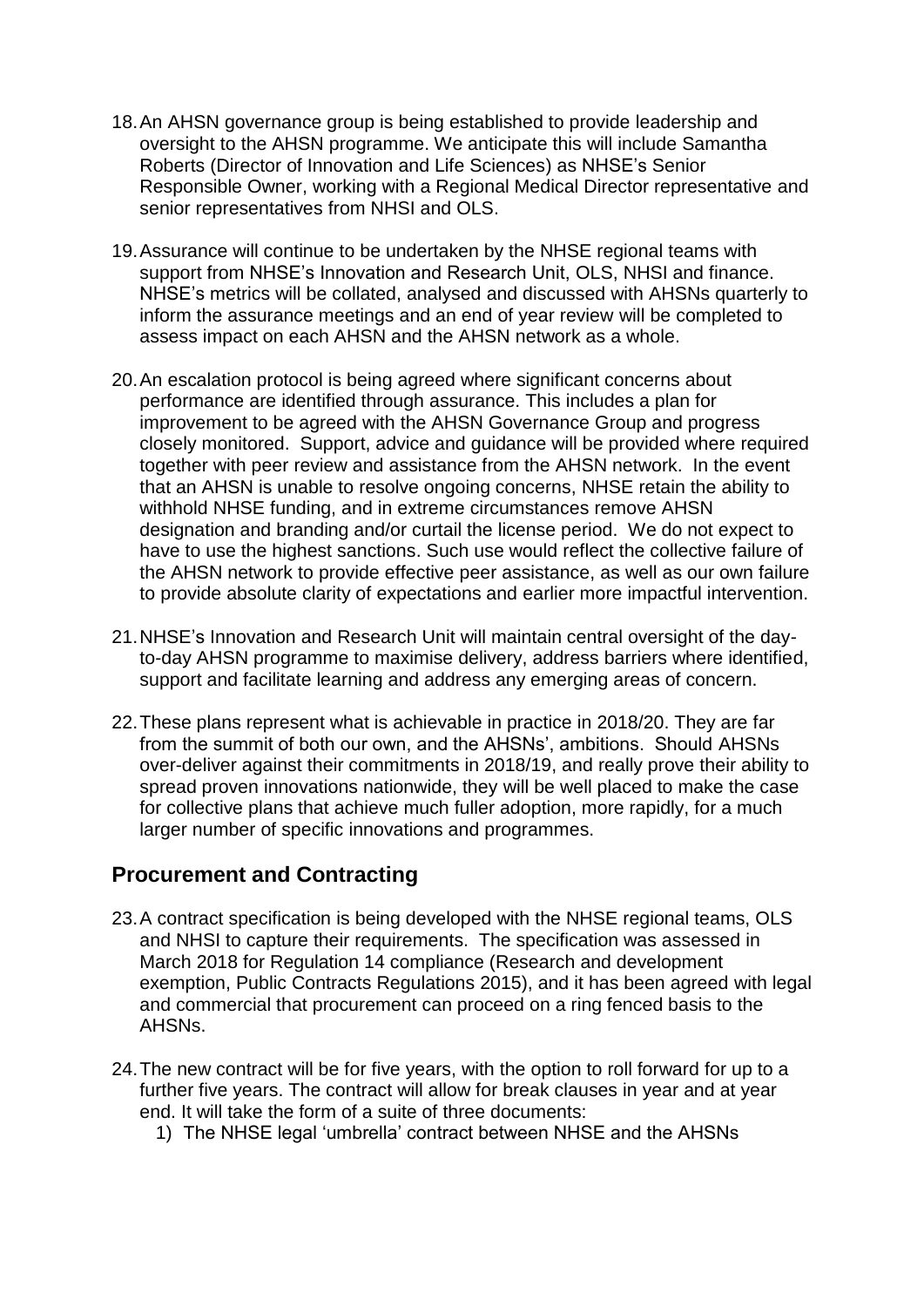- 2) A 'call off' licence which will set out the detailed service requirements and enable other commissioners to 'call off' from the main contract where they support and align to the contract objectives
- 3) A tripartite MOU between the three national commissioners.

### **Next steps**

25.The new contract will be issued in June, to commence 1 October 2018. This will be signed off both by Ian Dodge, as the responsible National Director, and Paul Baumann. A six month contract extension against current license terms was put in place to run to the end of September to support implementation planning and transitional arrangements.

### **Recommendations**

26.The Board is asked to consider the approach to maximising demonstrable value and agree the principle that licenses should be issued from October 2018.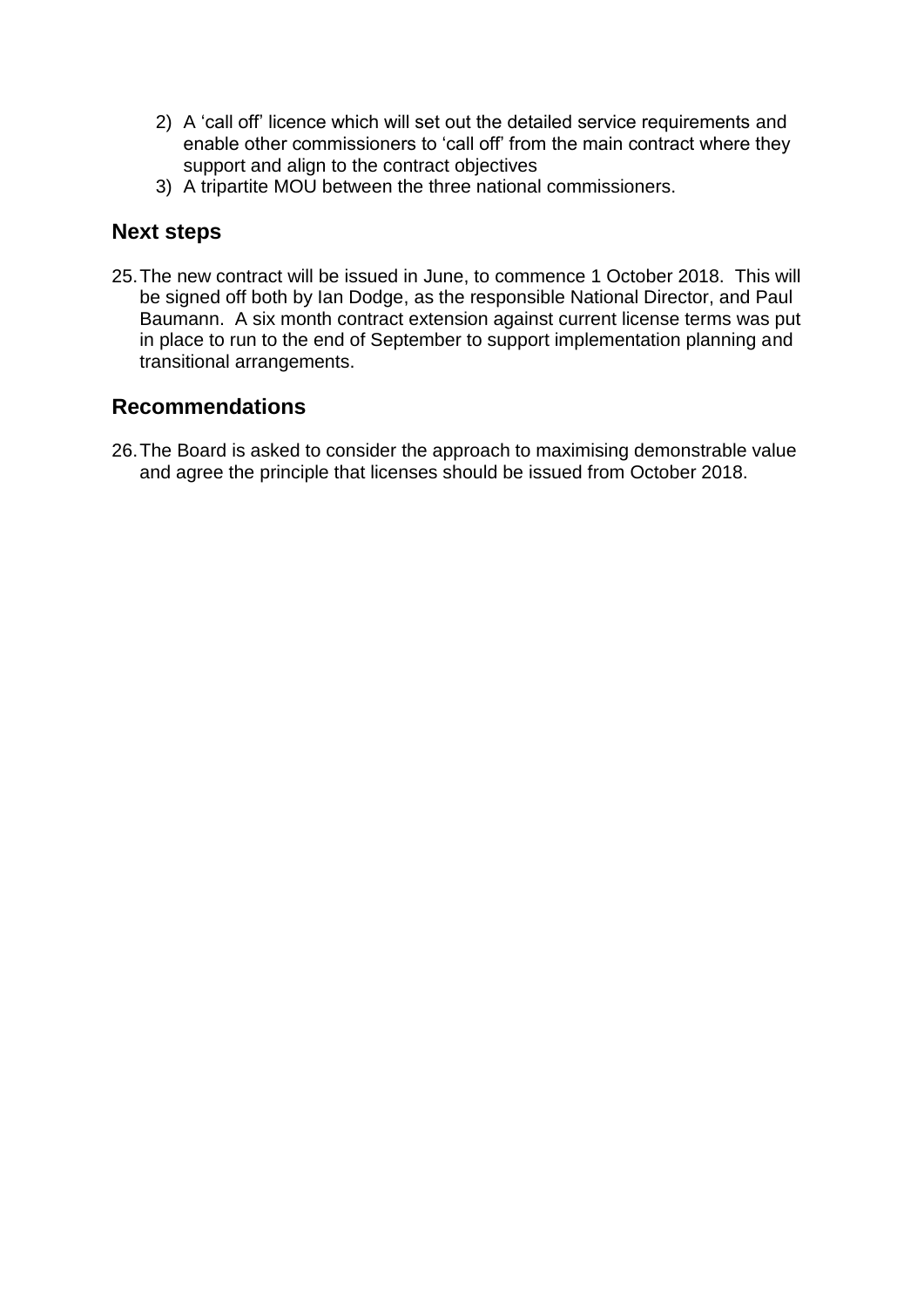# **Appendix 1: Example local programmes**

|                                                      |                                                                                |                                                                                                                                                                                   | <b>NHS benefit</b> |            |            |
|------------------------------------------------------|--------------------------------------------------------------------------------|-----------------------------------------------------------------------------------------------------------------------------------------------------------------------------------|--------------------|------------|------------|
| <b>AHSN</b>                                          | <b>Scheme</b>                                                                  | <b>Description</b>                                                                                                                                                                | 18/19              | 19/20      | Total      |
| <b>Eastern</b>                                       | Wiresafe                                                                       | Procedural pack that prevents<br>accidental guidewire retention<br>and allows safe disposal of<br>sharps and wires                                                                | £111,000           | £303,000   | £414,000   |
|                                                      | Active+                                                                        | Supported self-care model for<br>people with long term<br>conditions                                                                                                              | £89,600            | £89,600    | £179,200   |
|                                                      | <b>Silhouette®</b>                                                             | Diabetic foot service digital<br>solution that assesses wound<br>status, wound progress<br>and response to treatment                                                              | £20,000            | £40,000    | £60,000    |
| <b>East Midlands</b>                                 | <b>Unit Dose Closed</b><br><b>Loop Medicines</b><br>Management                 | Robotic medicines<br>management solution                                                                                                                                          | £203,000           | £830,845   | £1,033,845 |
|                                                      | Faecal<br>calprotectin                                                         | Diagnostic test supporting<br>discrimination between irritable<br>bowel syndrome and<br>inflammatory bowel disease                                                                | £130,000           | £656,000   | £786,000   |
|                                                      | <b>Intelligent Digital</b><br><b>Outpatient</b><br>Appointment<br>Management   | Outpatient solution changing<br>outpatient follow up from a<br>time to need basis                                                                                                 | £181,307           | £600,000   | £781,307   |
| Greater<br><b>Manchester</b>                         | <b>Healthy Hearts</b>                                                          | Cardiovascular Disease<br>Programme targeting those at<br>highest risk of Cardiovascular<br>Disease as part of the NHS<br>RightCare approach                                      | £738,810           | £1,664,621 | £2,403,431 |
|                                                      | <b>COPD</b>                                                                    | Programme to reduce<br>variations in care to the<br>England average as part of<br><b>NHS RightCare</b>                                                                            | £588,665           | £1,793,428 | £2,382,093 |
|                                                      | Troponin-only<br><b>Manchester Acute</b><br>Coronary<br>Syndromes (T-<br>MACS) | Computerised clinical<br>prediction model that<br>calculates a patient's<br>probability of acute coronary<br>syndrome                                                             | £468,750           | £900,000   | £1,368,750 |
| Imperial<br><b>College Health</b><br><b>Partners</b> | <b>Discover</b>                                                                | Programme to develop and<br>deliver a consent register for<br>North West London's<br>longitudinal linked<br>data set                                                              | £300,000           | £300,000   | £600,000   |
|                                                      | <b>Integrated Care</b>                                                         | Programme of work with<br>boroughs and regions<br>including capability<br>development, providing<br>organisational development<br>support and sharing<br>knowledge through events | £400,000           | £400,000   | £800,000   |
| <b>Kent Surrey</b><br>Sussex                         | Respiratory                                                                    | Medicines Optimisation<br>programme of work, focussing<br>on addressing the<br>interdependency between<br>polypharmacy prescribing<br>issues and respiratory<br>prescribing       | £750,000           | £500,000   | £1,250,000 |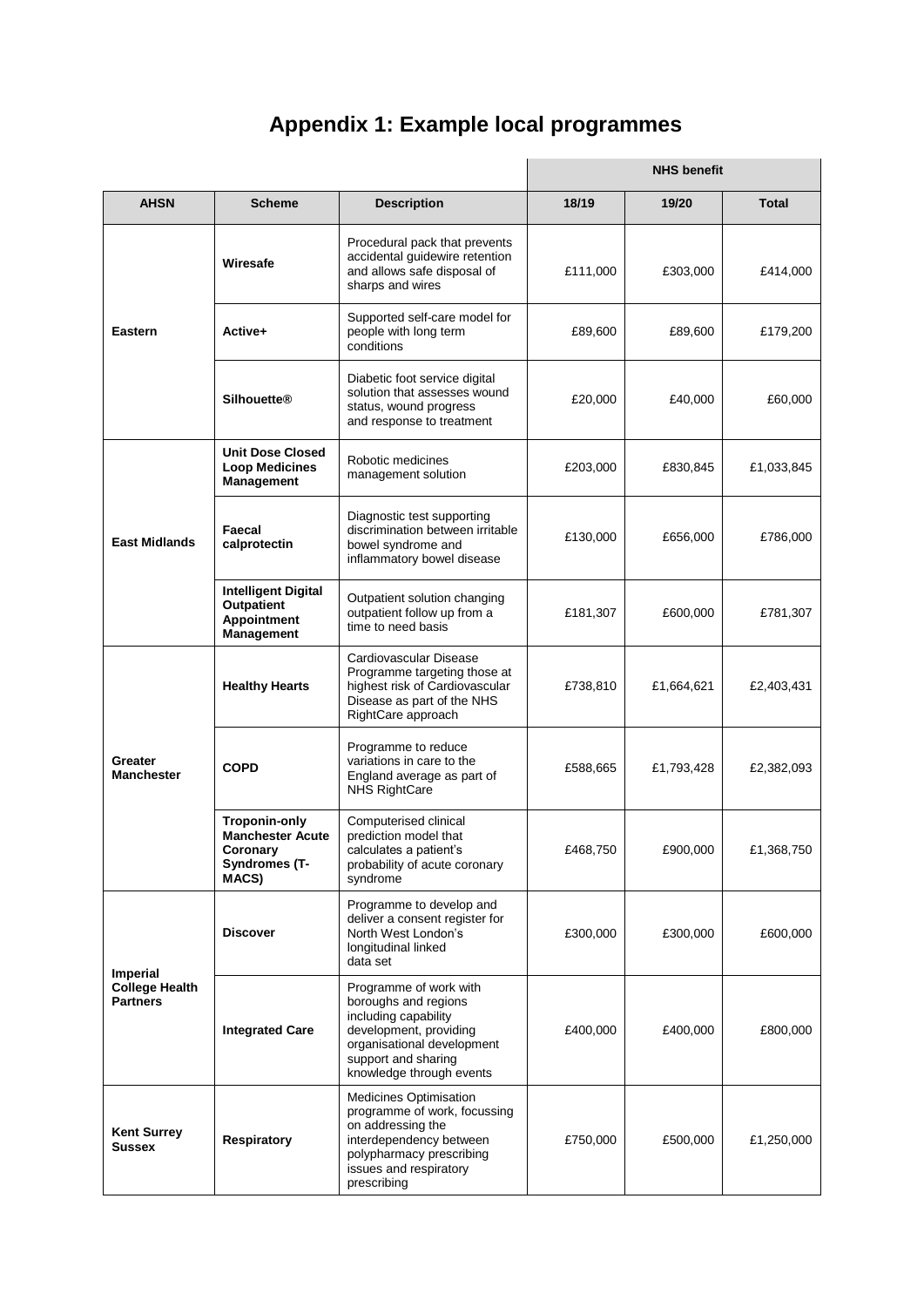|                                                      | <b>Diabetes</b><br>MedTech and<br>Hypoglycaemia                      | MedTech programme of work,<br>improving access and use of<br>medical technology and quality<br>of data available for type 1<br>diabetes                                                                                                                               | £467,000   | £370,000   | £837,000   |
|------------------------------------------------------|----------------------------------------------------------------------|-----------------------------------------------------------------------------------------------------------------------------------------------------------------------------------------------------------------------------------------------------------------------|------------|------------|------------|
| <b>North East &amp;</b><br><b>North Cumbria</b>      | Faecal<br>calprotectin                                               | Diagnostic test supporting<br>discrimination between irritable<br>bowel syndrome and<br>inflammatory bowel disease                                                                                                                                                    | £117,000   | £591,000   | £708,000   |
|                                                      | <b>Pressure Ulcer</b><br>Collaborative                               | Train the trainer programme to<br>reduce pressure ulcer<br>prevalence                                                                                                                                                                                                 | £250,000   | £400,000   | £650,000   |
|                                                      | <b>Acute Kidney</b><br><b>Injury</b><br>Collaborative                | Regional collaboration on<br>Acute Kidney Injury<br>management and referral<br>pathways                                                                                                                                                                               | £250,000   | £250,000   | £500,000   |
| <b>Innovation</b><br>Agency                          | Faecal<br>calprotectin                                               | Diagnostic test supporting<br>discrimination between irritable<br>bowel syndrome and<br>inflammatory bowel disease                                                                                                                                                    | £128,000   | £383,000   | £511,000   |
|                                                      | <b>Local Business</b><br><b>Connect</b><br><b>Accelerators</b>       | Programme of work supporting<br>local businesses and<br>economic growth (creating<br>jobs)                                                                                                                                                                            | £240,000   | £240,000   | £480,000   |
|                                                      | <b>CATCH (Common</b><br>Approach To<br>Children's Health)<br>App     | Part of the NIA, CATCH is a<br>free health app for<br>parents/carers of children aged<br>0-5 living in Cheshire East - it<br>aims to give parents the<br>confidence to know when a<br>child needs medical treatment<br>or when self-care would be<br>more appropriate | £81,000    | £327,000   | £408,000   |
| Oxford                                               | <b>Mental Health</b><br>Programme<br>Anxiety and<br>Depression       | Patient Safety and Clinical<br>Improvement programme of<br>work supporting the existing<br>Anxiety and Depression<br><b>Clinical Network</b>                                                                                                                          | £4,800,000 | £0         | £4,800,000 |
|                                                      | <b>The Deteriorating</b><br><b>Patient integrated</b><br>with SEPSIS | Patient Safety and Clinical<br>Improvement programme of<br>work reducing avoidable harm<br>and enhance the outcomes<br>and experience of deteriorating<br>patients                                                                                                    | £1,950,000 | £1,950,000 | £3,900,000 |
|                                                      | Rapid<br><b>Identification of</b><br><b>Stroke Mimics</b>            | SBRI Point of Care diagnostic<br>blood test that measures blood<br>purine levels as an early<br>indicator of stroke                                                                                                                                                   | £340,000   | £690,000   | £1,030,000 |
| <b>Health</b><br><b>Innovation</b><br><b>Network</b> | <b>DrDoctor</b>                                                      | Part of the NIA, Dr Doctor is a<br>digital outpatient platform<br>enabling patients to manage<br>hospital bookings                                                                                                                                                    | £1,500,000 | £2,500,000 | £4,000,000 |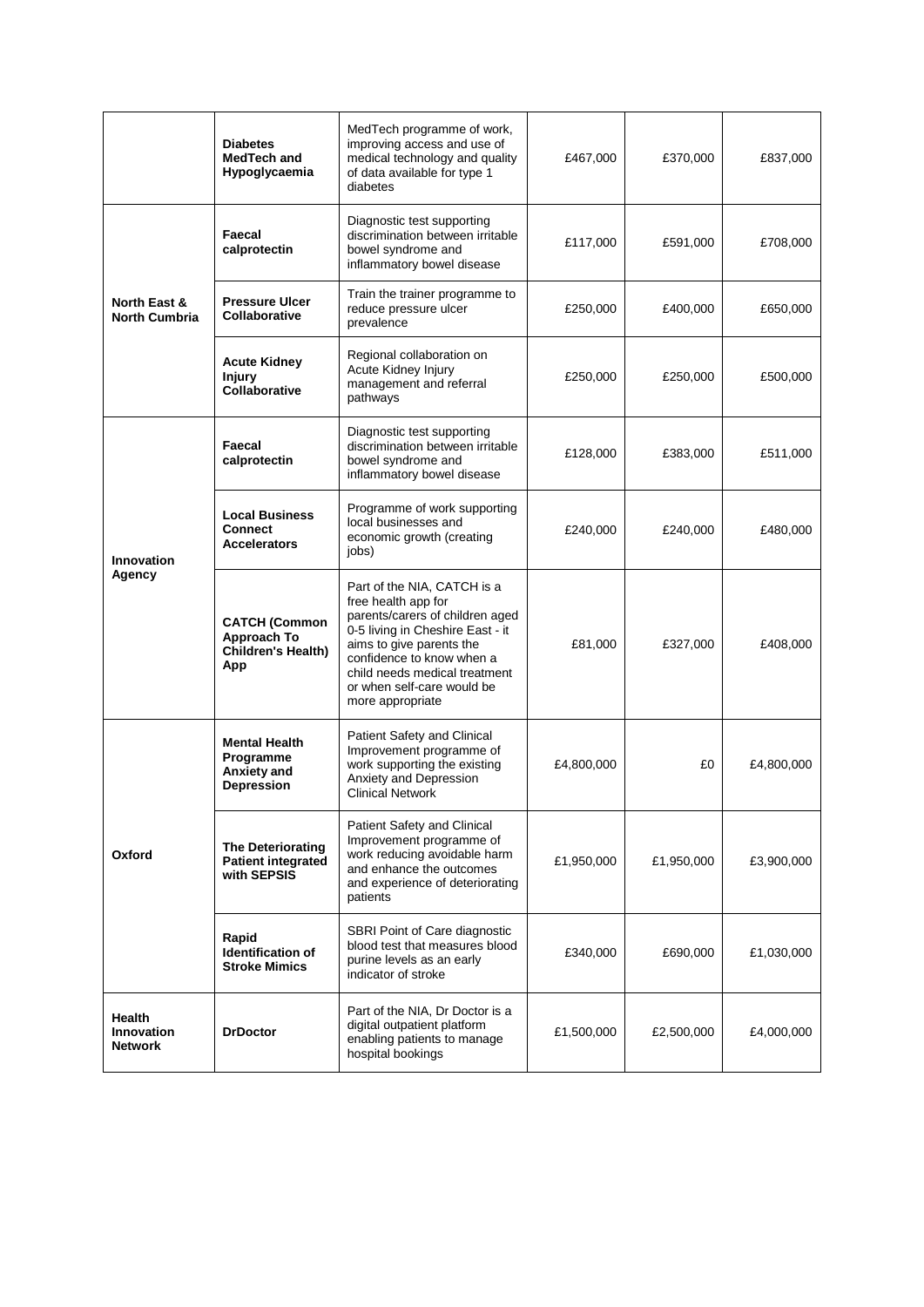|                      | <b>Sutton Red Bag</b><br><b>Scheme</b>                             | A "Red Bag" that keeps<br>important information about a<br>care home resident's health in<br>one place and is easily<br>accessible to ambulance and<br>hospital staff - improving<br>communication | £700,000   | £800,000   | £1,500,000 |
|----------------------|--------------------------------------------------------------------|----------------------------------------------------------------------------------------------------------------------------------------------------------------------------------------------------|------------|------------|------------|
|                      | Oral nutrition in<br>care homes                                    | Supporting CCGs to reduce<br>inappropriate prescribing of<br>Oral Nutritional Supplements,<br>and minimise spend                                                                                   | £500,000   | £700,000   | £1,200,000 |
| <b>South West</b>    | Faecal<br>calprotectin                                             | Diagnostic test supporting<br>discrimination between irritable<br>bowel syndrome and<br>inflammatory bowel disease                                                                                 | £114,000   | £150,000   | £264,000   |
|                      | <b>STP Patient</b><br><b>Record Viewer</b>                         | Allowing secondary care<br>clinicians and out of hour GP<br>services access to a patients<br>GP record 24hrs a day at the<br>point of care                                                         | £100,000   | £100,000   | £200,000   |
|                      | Wiresafe                                                           | Procedural pack that prevents<br>accidental guidewire retention<br>and allows safe disposal of<br>sharps and wires                                                                                 | £48,000    | £138,000   | £186,000   |
| <b>UCLPartners</b>   | <b>iThrive</b>                                                     | NIA innovation to support<br>personalised mental health<br>services for children, young<br>people and their families                                                                               | 241,000    | 403,000    | 644,000    |
|                      | Faecal<br>calprotectin                                             | Diagnostic test supporting<br>discrimination between irritable<br>bowel syndrome and<br>inflammatory bowel disease                                                                                 | 141,000    | 422,000    | 563,000    |
|                      | <b>Care City Test</b><br><b>Bed</b>                                | Testing and implementing<br>solutions to improve quality of<br>life and independence in 3<br>population clusters (dementia,<br>long-term conditions, carers<br>and families)                       | £100,000   | £350,000   | £450,000   |
| Wessex               | <b>JVS</b>                                                         | Support adoption of re-usable<br>intermittent use catheters in<br>Wessex (pot AAC technology)                                                                                                      | £100,000   | £1,600,000 | £1,700,000 |
|                      | Faecal<br>calprotectin                                             | Diagnostic test supporting<br>discrimination between irritable<br>bowel syndrome and<br>inflammatory bowel disease                                                                                 | £117,000   | £591,000   | £708,000   |
|                      | Wiresafe                                                           | Procedural pack that prevents<br>accidental guidewire retention<br>and allows safe disposal of<br>sharps and wires                                                                                 | £48,000    | £145,000   | £193,000   |
| <b>West Midlands</b> | Rapid<br><b>Assessment</b><br><b>Interface</b><br><b>Discharge</b> | Test bed programme with<br>Telefonica to develop and<br>implement predictive analytics,<br>using AI to enable proactive<br>support to people at risk of<br>mental health crisis                    | £1,500,000 | £1,750,000 | £3,250,000 |